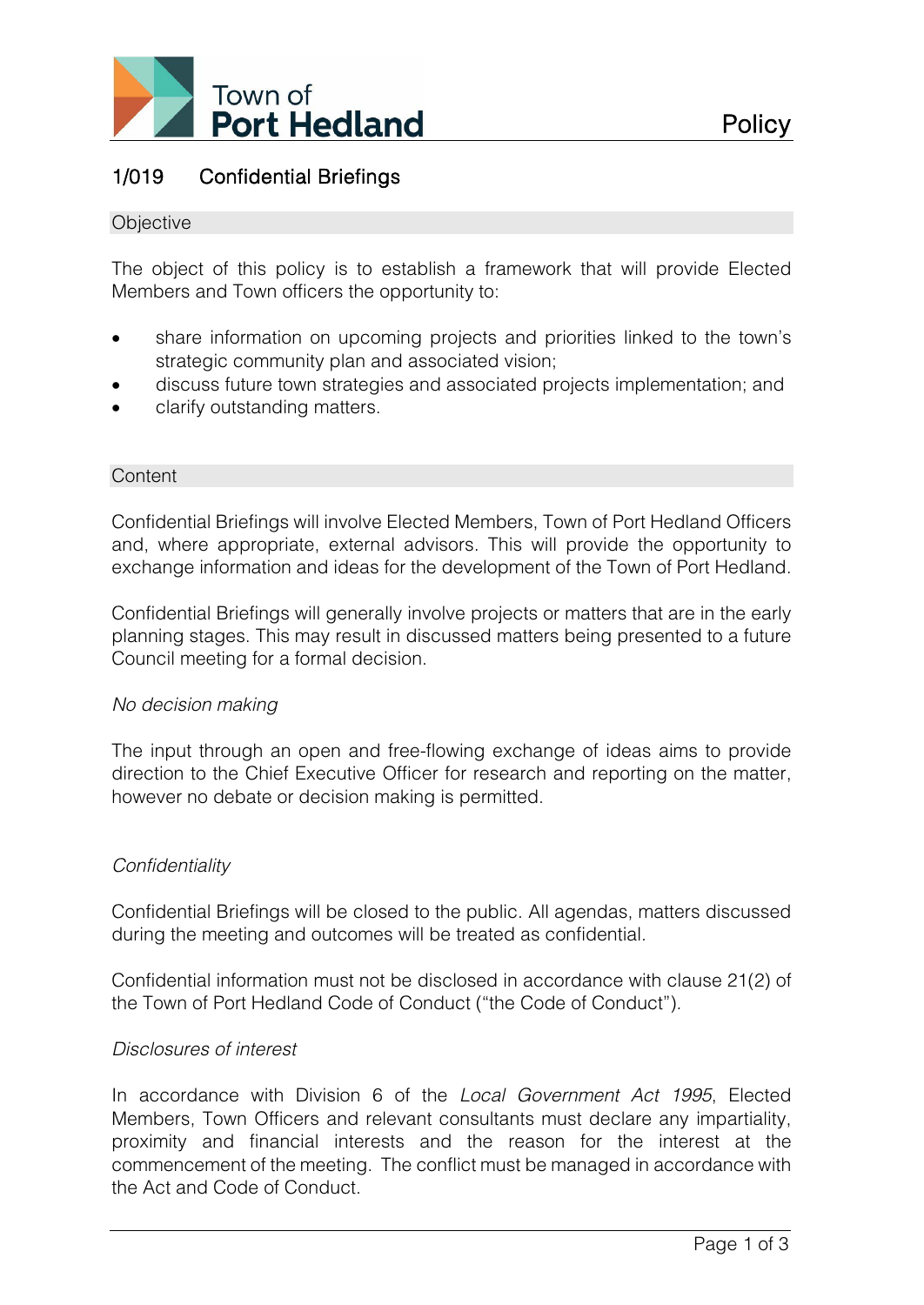

A disclosure of interest form is to be completed, and provided to the Town's CEO at the time the disclosure is made or as soon as practicable thereafter.

Should any person(s) declare a proximity or financial interest, they must leave the room whilst the item is being discussed.

## *Timeframes*

Confidential Briefings are held in accordance with the Town's Council meeting framework as adopted by Council.

The CEO may arrange special confidential briefings or workshops as required.

#### *Presiding Member*

The Mayor is to be the Presiding Member at Confidential Briefings. If the Mayor is unable to assume the role of Presiding Member, then the Deputy Mayor may preside at the meeting. If the Deputy Mayor is unable, those Elected Members present may select one from amongst themselves to preside at the meeting. If no one is selected, the CEO, after consultation with, and obtaining the agreement of two (2) Councillors selected by the CEO, may perform the functions of Presiding Member.

## *Record Keeping*

A public record shall be kept of all Confidential Briefings. As no decisions are made at a briefing, the record need only be a general record of attendance and any disclosure of interests as declared by individuals. A copy of the record is published on the Town's website here:

<http://www.porthedland.wa.gov.au/documents/?categoryId=505>

Confidential Briefings are not audio or video recorded.

Elected Members not in attendance at the Confidential Briefing will be presented with all information tabled at the forums.